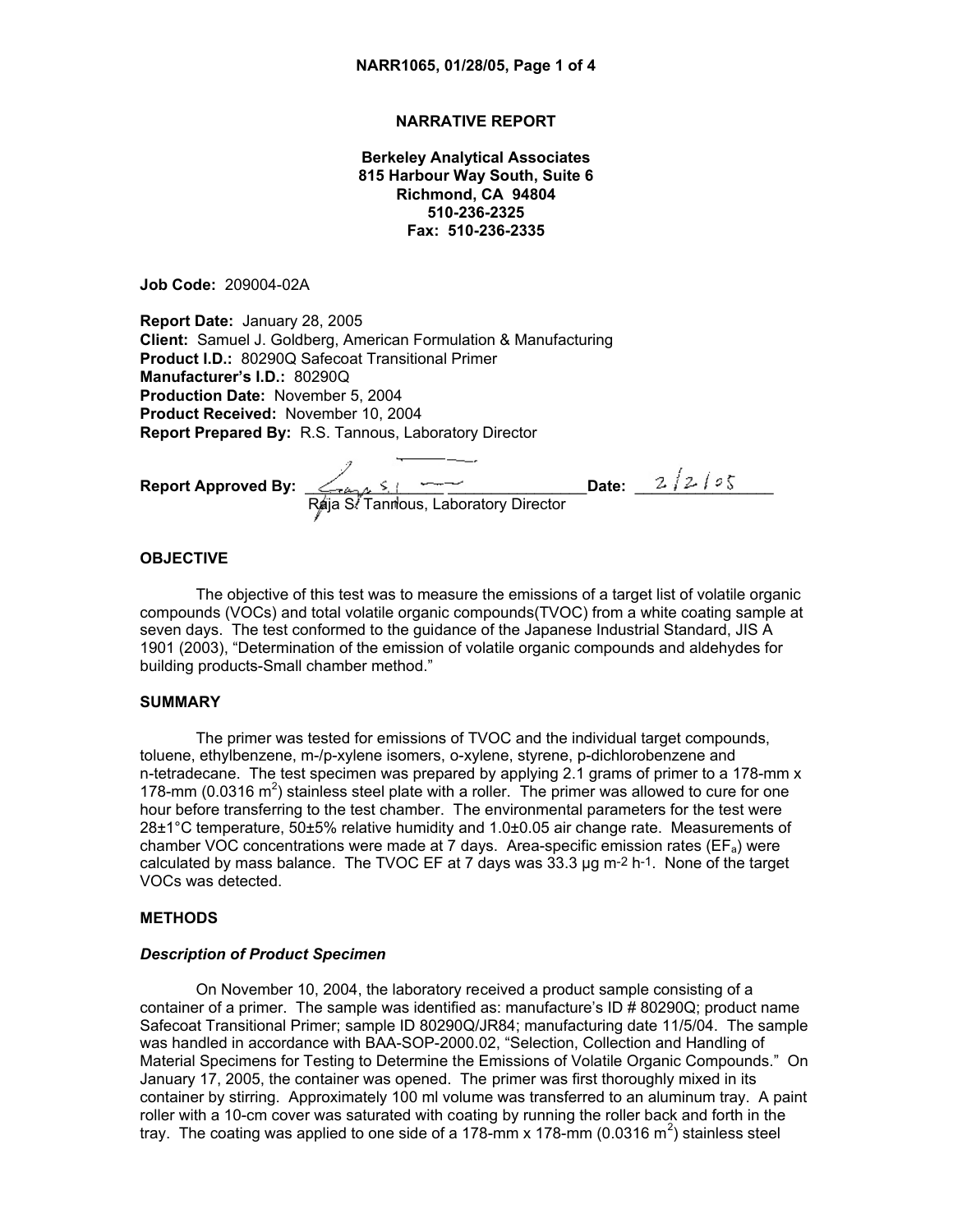plate using four strokes, two in the vertical direction and two in the horizontal direction, so that the entire area was uniformly covered. 2.1 Grams of primer were applied in a single film. The coated surface area was 0.0316 m<sup>2</sup>. Thus, the product loading was 66.5 g m<sup>-2</sup>. The test specimen was allowed to dry for one hour before placing it on an open wire shelf in the test chamber.

# *GC/MS Analysis of VOCs*

 The methods used for the sampling and analysis of VOCs are based on U.S. EPA Methods TO17, "Determination of Volatile Organic Compounds in Ambient Air Using Active Sampling Onto Sorbent Tubes" and TO1, "Determination of Volatile Organic Compounds in Ambient Air using Tenax Adsorption and Gas Chromatography/Mass Spectrometry (GC/MS)."

 The multisorbent samplers (Model No. ST-032, Envirochem, Inc.) used for the collection of VOC samples contain Tenax-TA, Ambersorb XE-340 and activated charcoal, in series. With these samplers,  $C_4$  to  $C_{17}$  nonpolar and moderately polar volatile organic compounds (VOCs), and many C<sub>1</sub> to C<sub>3</sub> compounds, depending upon functional group, are quantitatively collected. Highly reactive and very volatile compounds, such as formaldehyde, cannot be analyzed using these samplers.

 The samplers are thermally desorbed, and the samples are introduced into a Hewlett-Packard 5971A GC/MS system using a UNACON 810 concentrating system (Envirochem, Inc.). Prior to analysis, an internal standard (ISTD) is added to each sampler. The ISTD is 121 ng of bromofluorobenzene (BFB). The ISTD is used to check on the operation of the system, to provide a retention-time marker, and for quantitative analysis. The GC/MS is operated in the SCAN mode over a mass range of *m/z* 33-300.

 For qualitative analysis, the spectra of peaks from the total-ion-current chromatograms are first compared to spectra contained in a database of commonly occurring VOCs. This database was created by BAA from analyses of pure compounds. If a spectrum of a compound matches a spectrum of a compound in the database and if the compounds' retention times also match, then the identification is considered to be "confirmed." If no match is obtained, then the spectrum is compared to spectra contained in the NIST database of approximately 129,000 spectra. Such identifications are considered to be "tentative."

 For the quantitative analysis of total VOCs (TVOC) in a sample, the GC/MS total-ioncurrent (TIC) chromatogram is integrated over a retention-time (RT) interval of 15 - 50 minutes using parameters that capture almost all of the TIC area in a sample. The integrated areas less the area of the ISTD are summed. The mass of the compounds represented by the sum is calculated relative to the known amount of the ISTD that is added to the sampler. The calculation uses the response factor for toluene relative to BFB. This relative response factor (RRF) is 2.03. Because there can be substantial variation in the TIC response of different classes of compounds, the measurement of TVOC is less accurate than the calibrated measurement of individual VOCs.

 For the quantitative analysis of individual VOCs, multi-point internal-standard calibrations are prepared using pure compounds. Standards of the more volatile compounds are prepared by injecting microliter quantities of mixtures of the compounds into static dilution bottles. Gas volumes are withdrawn from the static dilution bottles and transferred to conditioned samplers using gas-tight syringes. Standards of the less volatile compounds are prepared by making serial dilutions in an appropriate low-boiling solvent and injecting microliter quantities of the dilute standards directly onto samplers containing Tenax. Samplers containing standards are analyzed in the same manner as field samples.

# *Testing for Emissions of VOCs from Products Using Small-Volume Chambers*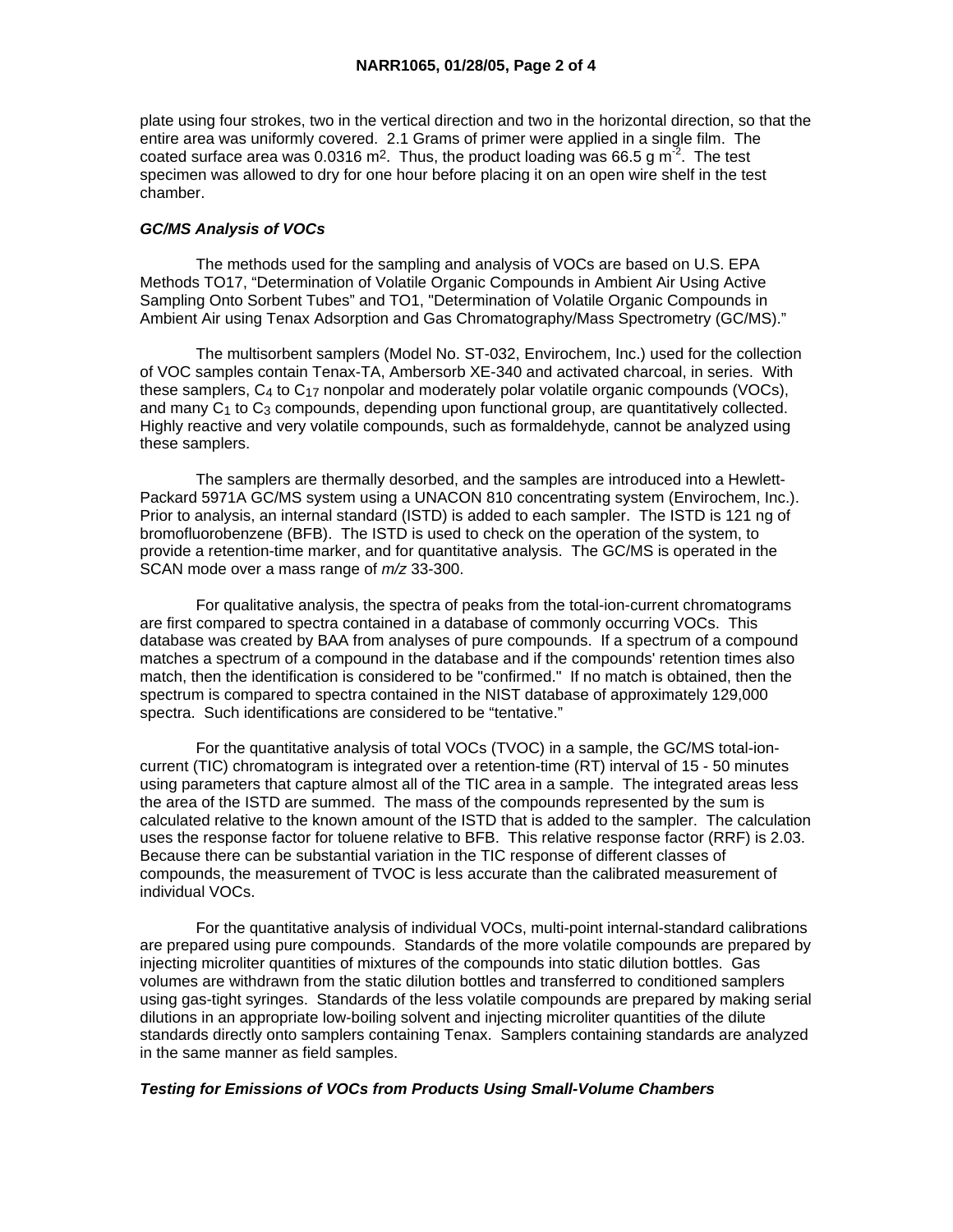The methods used for the measurement of emissions of VOCs from this product specimen are based on the Japanese Industrial Standard, JIS A 1901 (2003), "Determination of the emission of volatile organic compounds and aldehydes for building products-Small chamber method," English edition.

 The chamber consists of a 67-L, stainless steel cylindrical vessel with a stainless-steel lid equipped with three fittings. The chamber is held in an incubator that is maintained at  $28\pm1^{\circ}$  C. Purified air from a clean air generator is introduced into the chamber through one fitting with a stainless-steel tubing extension. The inlet flow rate of 1.12±0.06 standard L min<sup>-1</sup> is regulated with electronic mass-flow controllers (calibrated at 25° C and 1 atm. pressure). The gas stream is split into two streams. One of these is passed through a bubbler containing distilled water. This saturated gas stream is mixed with the dry gas stream to produce a humidified gas stream with a relative humidity (RH) of 50±5% that is then introduced into the chamber. A humidity probe (Model HMD 30YB, Vaisala) is inserted into the chamber through a second fitting on the lid. Chamber temperature and humidity are measured and recorded throughout the test. Gas exits and is sampled for the analytes of interest at the other fitting on the lid. Atmospheric pressure at the laboratory is near 1 atm. Prior to use, the chamber and fittings are cleaned by washing them with hot water and a detergent.

 A clean, empty chamber is operated at the same testing conditions for at least three hours prior to a test. Chamber background concentrations are measured. Then, the chamber is opened and the material specimen is positioned on a wire rack approximately near the center of the chamber. To initiate a test, the chamber is sealed and ventilated. At specified times, gas samples are collected at the chamber exhaust. The sample flow rates are regulated with electronic mass-flow controllers (calibrated at 25° C and 1 atm. pressure). Samples for VOCs are collected on multisorbent samplers at a flow rate of 100 standard cm3 min-1. For this test, 3.0-L gas samples for the analysis of TVOC and individual target VOCs were collected 7 days (168 hours) after initiating the test period. The parameters for the emissions test are summarized in Table 1.

| Parameter                                     | Value                 |
|-----------------------------------------------|-----------------------|
|                                               |                       |
| Chamber volume, m <sup>3</sup>                | 0.067                 |
| Coating substrate                             | Stainless steel       |
| Substrate dimensions, mm                      | 178 x 178             |
| 0.0316<br>Coated surface area, m <sup>2</sup> |                       |
| Loading ratio, m <sup>2</sup> m <sup>-3</sup> | 0.472                 |
| Weight of coating applied, g                  | 2.1                   |
| Inlet flow rate, $m^3$ h-1                    | $0.067 \pm 0.003$     |
| Average temp, <sup>o</sup> C                  | $28 + 1$              |
| Atmosphere                                    | <b>Humidified Air</b> |
| Average humidity, %RH                         | $50 \pm 5$            |
| Test duration, days                           | 7                     |
|                                               |                       |

**Table 1**. Parameters for a VOC emission test conducted in a small-scale environmental chamber.